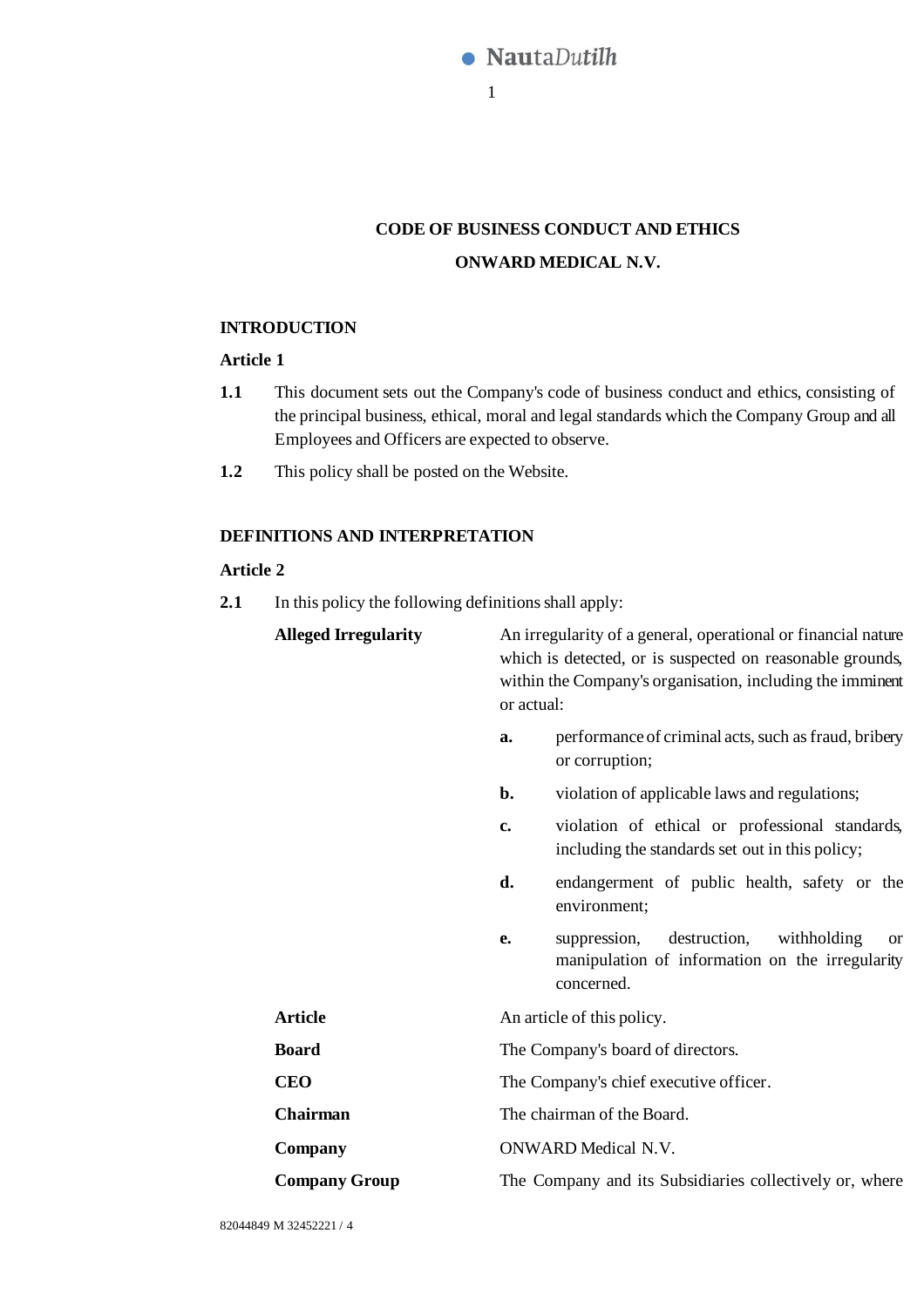

2

|                            | the context so requires, any or them mulvidually.                                                                                                                             |  |
|----------------------------|-------------------------------------------------------------------------------------------------------------------------------------------------------------------------------|--|
| <b>Compliance Officer</b>  | The Company's compliance officer.                                                                                                                                             |  |
| <b>Director</b>            | A member of the Board.                                                                                                                                                        |  |
| <b>Employee</b>            | An employee of the Company Group.                                                                                                                                             |  |
| <b>Government Official</b> | Any individual who:                                                                                                                                                           |  |
|                            | recently held, holds or can reasonably be expected<br>a.<br>to soon hold a legislative, political or judicial<br>position of any kind, in each case regardless of<br>rank; or |  |
|                            | b.<br>is an employee or officer of an organisation or<br>entity which is controlled, directly or indirectly, by<br>a government or any constituency of a government.          |  |
| <b>Officer</b>             | A Director, a (managing) director or supervisory director of<br>any Subsidiary, or any other officer of the Company Group<br>who is not an Employee.                          |  |
| <b>Subsidiary</b>          | A subsidiary of the Company within the meaning of Section<br>2:24a of the Dutch Civil Code.                                                                                   |  |
| Website                    | The Company's website.                                                                                                                                                        |  |
| Whistleblower              | A person reporting an Alleged Irregularity as described in<br>Article 17.                                                                                                     |  |
|                            |                                                                                                                                                                               |  |

the context so requires, any of them individually.

- **2.2** References to statutory provisions are to those provisions as they are in force from time to time.
- **2.3** Terms that are defined in the singular have a corresponding meaning in the plural.
- **2.4** Words denoting a gender include each other gender.
- **2.5** Except as otherwise required by law, the terms "written" and "in writing" include the use of electronic means of communication.

# **GENERAL PRINCIPLES**

- **3.1** The Company Group is committed to conduct its business in accordance with the highest business, ethical, moral and legal standards, in good faith, with due care and in the best interests of the Company Group, its businesses and its stakeholders.
- **3.2** This policy is not intended to be exhaustive and cannot address every possible situation that may arise, but the Company Group and each Employee and Officer is expected to act at all times to uphold the letter and spirit of this policy, with honesty, integrity and fairness.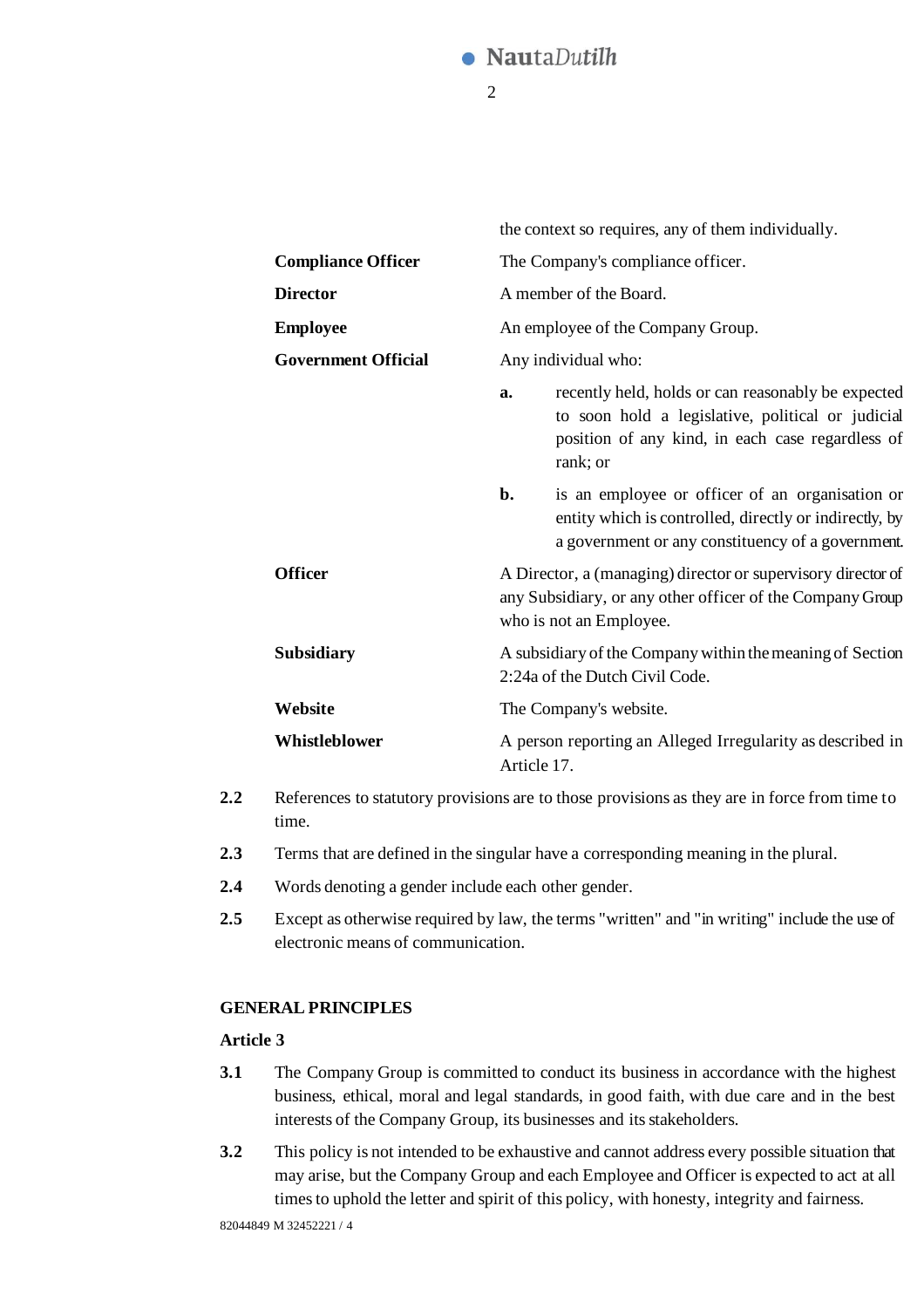

- **3.3** The Company Group shall comply with the laws and regulations of all applicable jurisdictions. Each Employee and Officer is expected to familiarise himself with these laws and regulations, to the extent relevant and appropriate in relation to the performance of his activities for the Company Group.
- **3.4** Compliance with this policy is not only the responsibility of the Company Group, but also of each Employee and Officer, and each of them is expected to actively support the values and principles set out herein.
- **3.5** It is the responsibility of all Employees and Officers to regularly review and refresh their knowledge and understanding of this policy. Employees and Officers may be asked to sign a written acknowledgement of their understanding of, and agreement to abide by, this policy.
- **3.6** Failure to observe this policy may not only result in legal difficulties for the Company Group, but could also give rise to legal and/or disciplinary action against the Employee or Officer concerned, including dismissal. Depending on the nature of the non-compliance, failure to observe this policy may be reported to the appropriate authorities.
- **3.7** If an Employee or Officer has any questions concerning the application or interpretation of this policy, he should seek the advice of his direct supervisor, who may consult with the Company's legal department when appropriate.

# **FAIR DEALING, DISCRIMINATION AND HARASSMENT**

- **4.1** Employees and Officers are expected to deal fairly and respectfully with the Company Group's customers, suppliers, other business partners, competitors, and with each other.
- **4.2** The Company Group is committed to the principles of non-discrimination, respect for human rights and individual freedoms. Harassment, which includes unwanted sexual advances, subtle or overt pressure for sexual favours, badgering, innuendos and offensive propositions, are not tolerated.
- **4.3** Employees and Officers:
	- **a.** shall maintain a work environment where personal dignity of the individual is respected;
	- **b.** shall not discriminate or harass on the basis of race, gender, culture, appearance, national origin, religious belief, sexual preference or on the basis of any other personal characteristics;
	- **c.** shall not engage in coercion or intimidation in the workplace; and
	- **d.** shall not knowingly work with companies or organisations that use forced or child labour.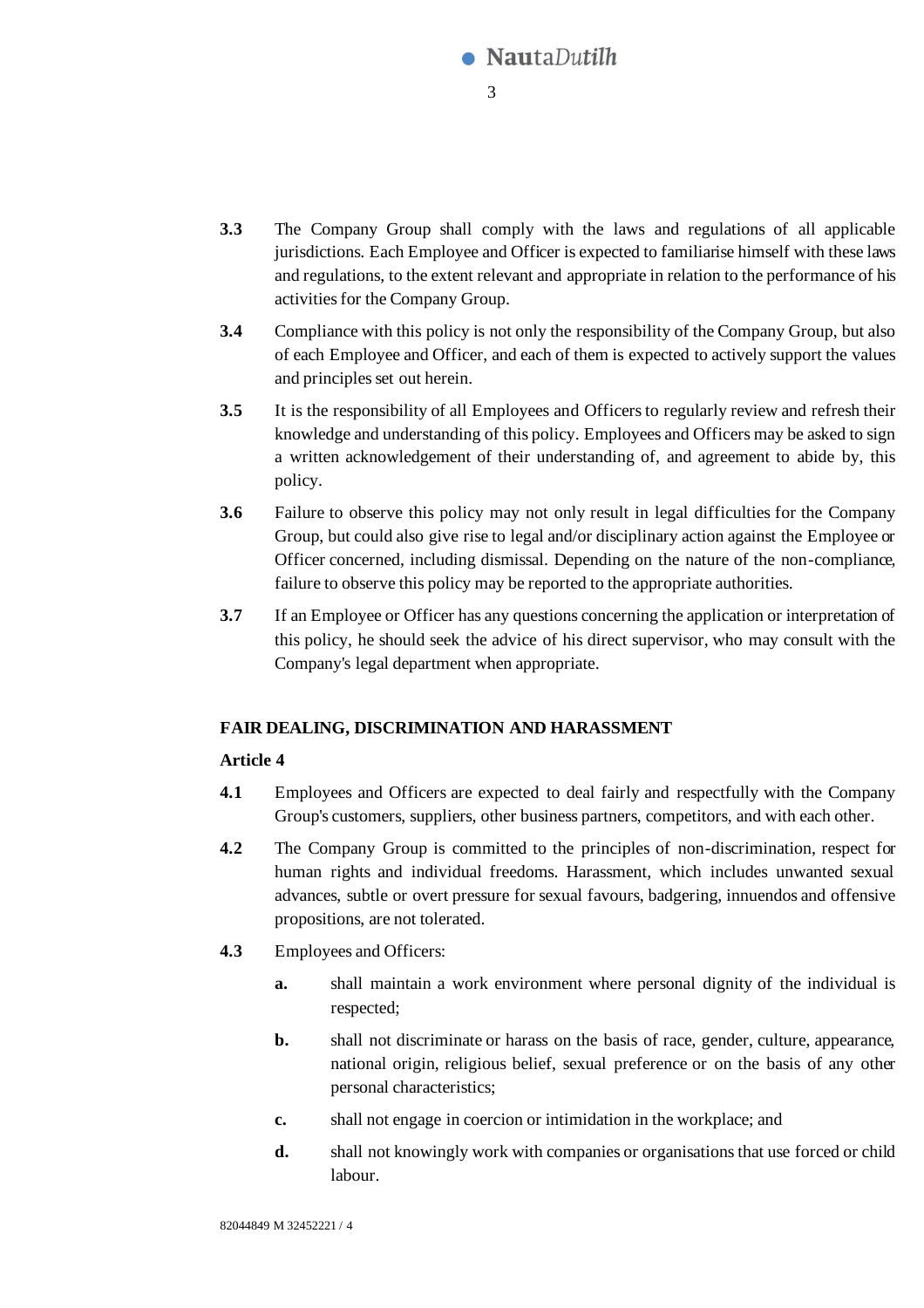

### **WORKPLACE HEALTH AND SAFETY**

#### **Article 5**

- **5.1** The Company Group is committed to protect and promote the health, safety and security of its Employees and Officers.
- **5.2** Without prejudice to any requirements under applicable laws and regulations, Employees and Officers shall endeavour to participate in health and safety training activities to the extent relevant and appropriate in relation to the performance of their activities for the Company Group.
- **5.3** If an Employee or Officer becomes aware of a health or safety incident, or reasonably suspects a health and safety risk, he shall report this promptly to his direct supervisor, who shall consult with the appropriate level of management.
- **5.4** It is forbidden to illegally possess or consume drugs while working on Company Group premises or otherwise conducting Company Group business. Employees and Officers may not be impaired by drugs or alcohol at work.

#### **ENVIRONMENT**

#### **Article 6**

- **6.1** The Company Group is committed to protect the environment by preventing and minimising, to the extent possible and practicable, the environmental impact of its activities and products through appropriate design, manufacturing, distribution and disposal practices.
- **6.2** The Company Group also expects all Employees and Officers to take individual responsibility in protecting the environment while performing their activities for the Company Group.
- **6.3** If an Employee or Officer becomes aware of, or reasonably suspects, any violation of environmental law, or the taking of any action that is aimed at concealing such a violation, he shall promptly report the matter to his direct supervisor, who shall consult with the appropriate level of management and/or, if required, the Company's legal department. If such direct supervisor is the culprit (or alleged culprit) of the violation or concealment concerned, the Employee or Officer may report the matter directly to the appropriate level of management.

### **COMPETITION AND ANTITRUST MATTERS**

#### **Article 7**

**7.1** Many jurisdictions have competition and antitrust laws and regulations which are designed to ensure that competition is fair and honest. Such laws and regulations typically prohibit agreements and actions among competitors that affect competitive conditions of trade and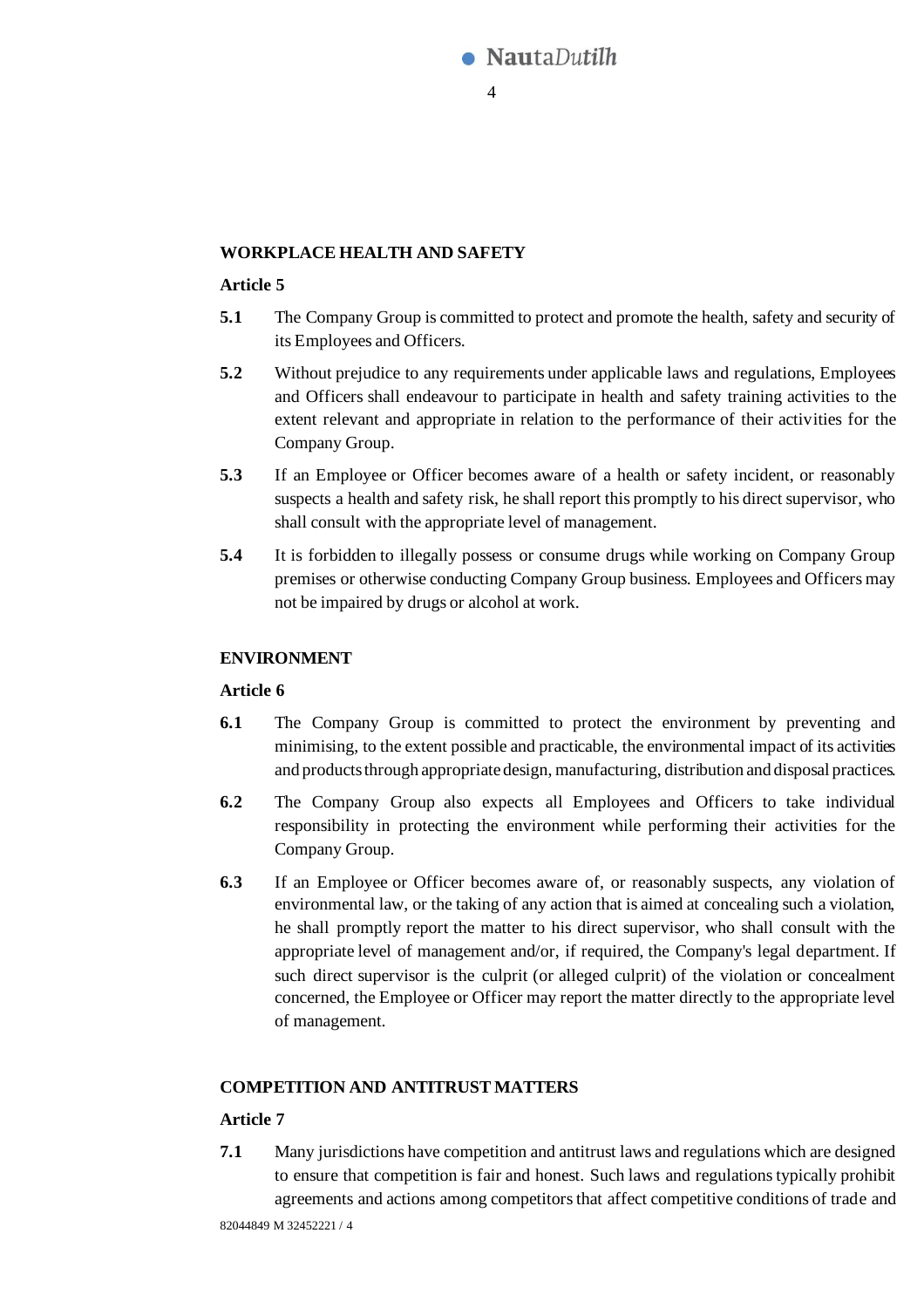

other practices that restrict fair and honest competition.

- **7.2** To support fair and honest competition, Employees and Officers:
	- **a.** shall not knowingly enter into an agreement or tacit understanding with competitors of the Company Group which would illegally restrict fair and honest competition;
	- **b.** shall practice great reticence when discussing competitive issues relating to the Company Group's businesses (including the Company Group's strategies and the identity of its customers, suppliers and other business partners), except to the extent that such information is publicly available other than through improper disclosure;
	- **c.** shall limit communications, when participating in joint ventures and industry associations involving competitors, to communications required for conducting business;
	- **d.** shall not knowingly use market power or market information in a way that may restrict fair and honest competition; and
	- **e.** shall not engage in unfair or deceptive acts or practices.

# **BRIBERY AND MONEY LAUNDERING**

### **Article 8**

- **8.1** Employees and Officers shall not participate in any form of illegal bribery or money laundering.
- **8.2** Employees and Officers are expected not to offer, promise, give or accept any item with economic value (including financial and non-financial advantages, promotional premiums and discounts, gifts, travel, meals, entertainment, favours or services) to or from any individual outside the Company Group, including in particular any Government Official or any family member of a Government Official, with the intention of illegally influencing such individual such that the Employee or Officer concerned may obtain or retain a personal opportunity or advantage or a business opportunity or advantage for the Company Group.

### **RECORD KEEPING**

- **9.1** Employees and Officers shall ensure that all books, records and data carriers of the Company Group are retained, presented and disposed of in accordance with applicable laws and regulations. Employees and Officers shall never falsify, alter, destroy or conceal any such books, records or data carriers in order to impair the integrity or availability thereof in an illegal manner.
- **9.2** Financial transactions carried out by the Company Group shall be recorded properly, accurately and fairly, in the correct accounts and within the relevant accounting period, all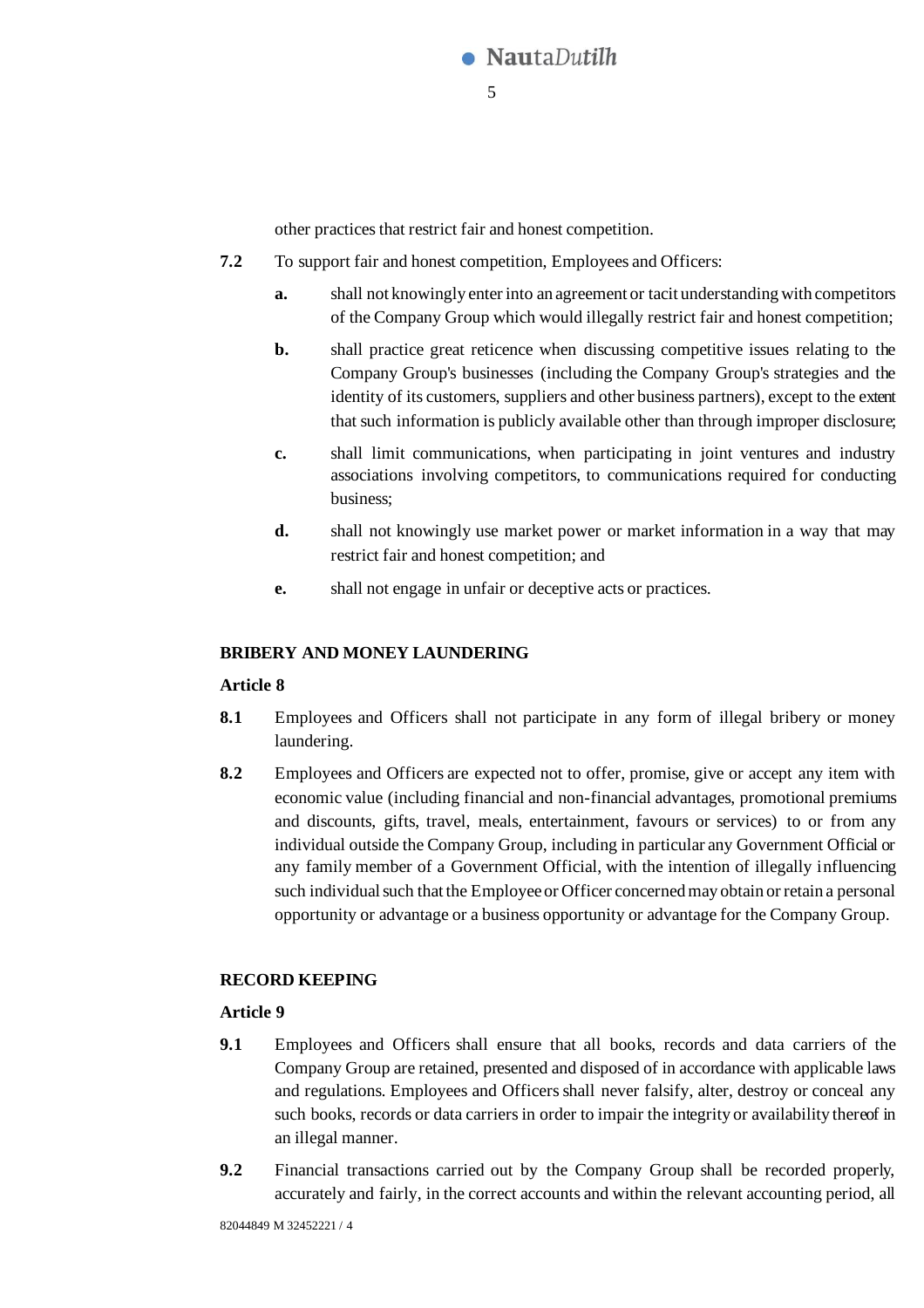

with due observance of applicable laws, regulations and accounting policies.

### **CONFIDENTIAL INFORMATION**

### <span id="page-5-0"></span>**Article 10**

- **10.1** Confidential information relating to the Company Group shall not be used for personal gain or for purposes other than performing activities for the Company Group as an Employee or Officer.
- **10.2** To protect confidential information relating to the Company Group, Employees and Officers:
	- **a.** shall not discuss confidential information in places where it is likely to be overheard by someone outside the Company Group;
	- **b.** shall strictly limit conversations involving confidential information to business settings;
	- **c.** shall not disclose or use confidential information for personal gain;
	- **d.** shall not leave papers or other data carriers containing confidential information in public places or in places where such information might be read or discovered by someone outside the Company Group; and
	- **e.** shall exert their best efforts to avoid inadvertent disclosure of confidential information.
- **10.3** Employees and Officers shall promptly inform the Company's legal department upon becoming aware that confidential information relating to the Company Group has been wrongly obtained by someone outside the Company Group, or if such information has been misplaced, mishandled or improperly disclosed.
- **10.4** For purposes of thi[s Article 10,](#page-5-0) "confidential information" includes non-public information that, if improperly disclosed, could be useful to competitors of and/or harmful to the Company Group, its business partners, suppliers, clients or other stakeholders, or that is material to a reasonable investor's decision to buy or sell the Company's securities or securities of its business partners. For example, non-public information relating to the Company Group which includes or describes earnings, forecasts, business plans and strategies, significant restructurings, potential acquisitions, licensing agreement terms, formulas, pricing, patient data, client or sales information, research, new product development, undisclosed marketing and promotional activity, intellectual property development, significant management changes, auditor reports, and events regarding the Company's securities would generally all qualify as "confidential information".

# **COMPANY GROUP PROPERTY AND RESOURCES**

82044849 M 32452221 / 4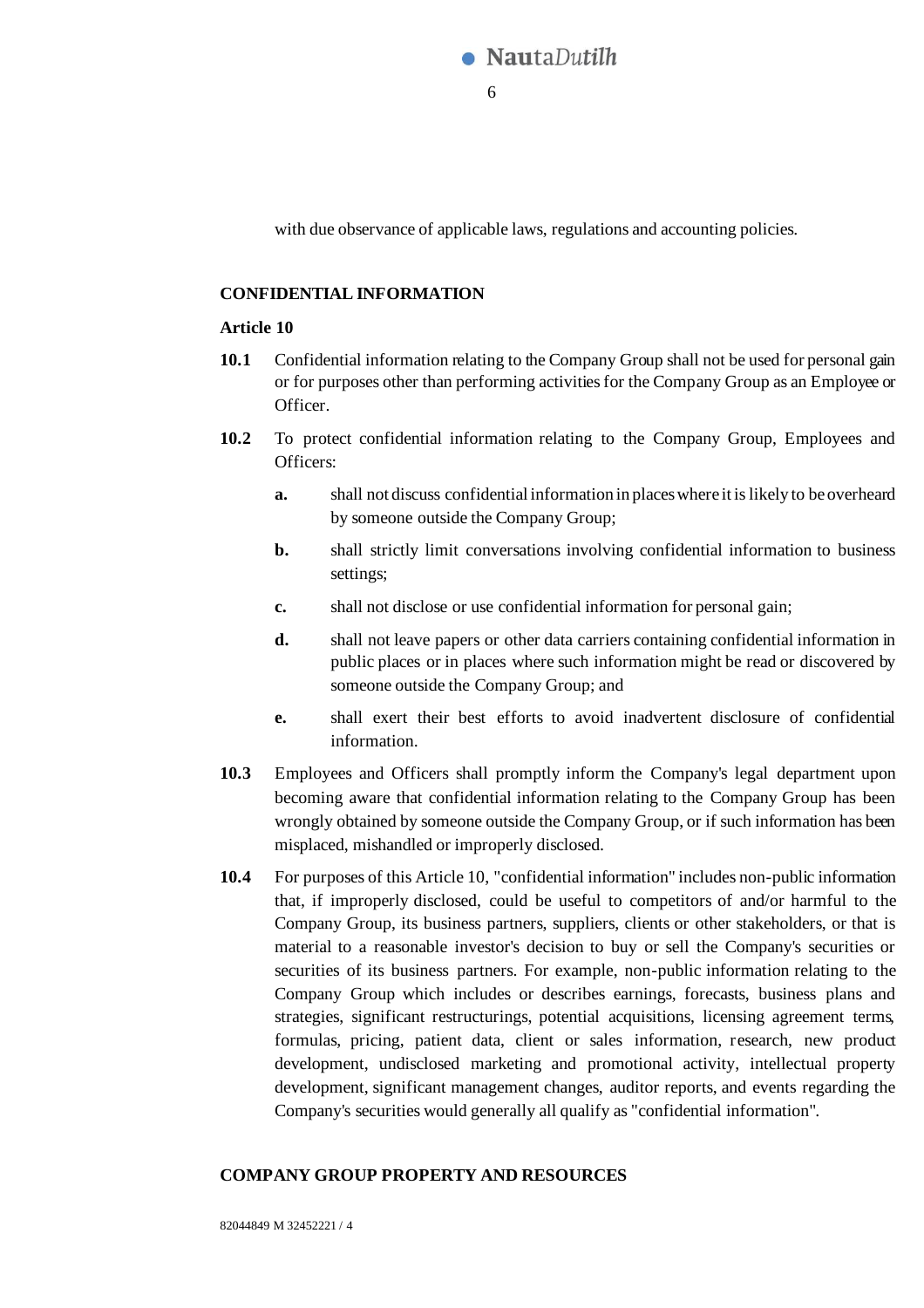

# **Article 11**

- **11.1** Employees and Officers shall take appropriate measures to ensure the efficient and legitimate use of property and resources of the Company Group.
- **11.2** Employees and Officers shall promptly report to their direct supervisor any misuse of Company Group property or resources.
- **11.3** Without proper authorisation from their direct supervisor, Employees and Officers shall not:
	- **a.** obtain, use or divert property or resources of the Company Group for personal gain; or
	- **b.** materially alter, remove or destroy property or resources of the Company Group or use services provided by the Company Group, except in the ordinary course of performing activities for the Company Group.
- **11.4** Company Group property also includes intangible assets such as intellectual property. Company Group intellectual property may also include Employee and Officer work product. Employees and Officers should promptly disclose any invention related to the Company Group's business, so that it may receive the same protection as other intellectual property of the Company Group.

### **COMPUTER, E-MAIL AND INTERNET USAGE**

- **12.1** Computers, laptops, handheld devices, e-mail and internet access are provided by the Company Group primarily for business use. All Employees and Officers should use the same care, caution and etiquette in sending an e-mail (or when making use of other electronic means of communication) as they would in corresponding in paper form.
- **12.2** Employees and Officers shall not download any data at work that is unprofessional or inappropriate for use or viewing in a business context.
- **12.3** An Employee or Officer shall promptly report to his direct supervisor any situation in which data relating to the Company Group has been compromised or when such Employee or Officer suspects or becomes aware of any breach of data relating to the Company Group, including the loss or theft of a computer, laptop or handheld device.
- **12.4** Employees and Officers should always secure their computers and laptops provided by the Company Group with a strong password which is regularly changed. Employees and Officers are strongly discouraged to write down these passwords and should not, under any circumstance, give their password to others (including to other Employees or Officers). At work, screens of computers and laptops must be locked when an Employee or Officer leaves his desk.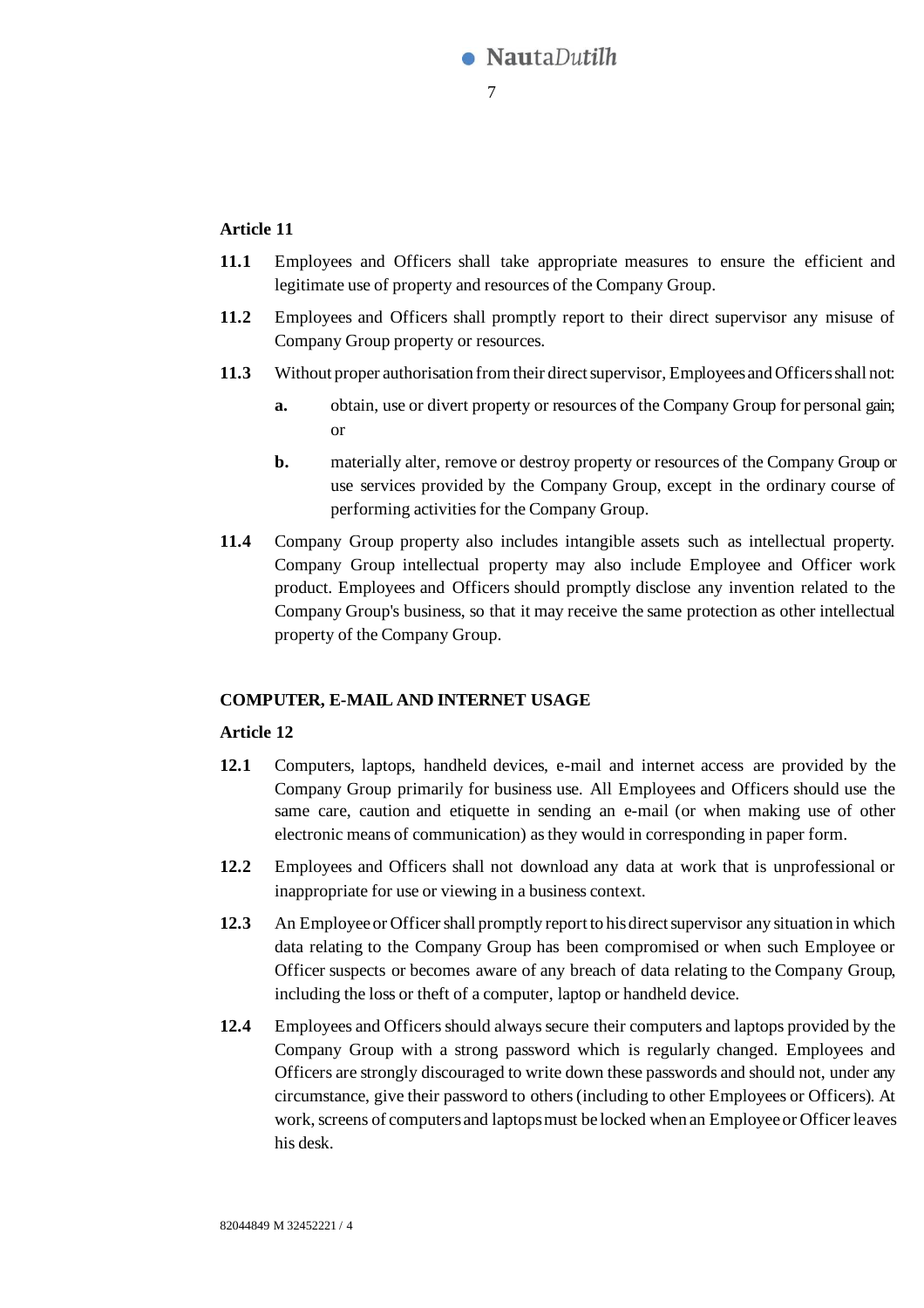

### **CORPORATE OPPORTUNITIES**

### **Article 13**

- **13.1** Employees and Officers are expected to advance the Company Group's legitimate business interests.
- 13.2 An Employee or Officer shall not:
	- **a.** enter into competition with the Company Group;
	- **b.** provide unjustified advantages to third parties to the detriment of the Company Group; or
	- **c.** take advantage of business opportunities available to the Company Group for himself or for his spouse, registered partner or other life companion, foster child or any relative by blood or marriage up to the second degree.
- <span id="page-7-0"></span>**13.3** If an Employee or Officer discovers, or is presented with, a business opportunity through the use of property or resources of the Company Group, or because of his position with the Company Group, he shall first disclose the terms and conditions of such business opportunity to his direct supervisor, who shall consult with the appropriate level of management to determine whether the Company Group wishes to pursue the business opportunity concerned.
- **13.4** If the decision is made not to pursue a business opportunity as referred to in Articl[e 13.3](#page-7-0) for the benefit of the Company Group, Employees and Officers may, upon review and approval by their direct supervisor, pursue such business opportunity substantially on the original terms and conditions presented to the Company Group.

### **GOVERNMENT RELATIONS AND POLITICAL AFFAIRS**

- 14.1 When dealing with the government or Government Officials in performing activities for the Company Group, Employees and Officers shall conduct themselves according to the highest business, ethical, moral and legal standards.
- **14.2** Without prejudice to Article [14.3,](#page-7-1) the Company Group shall practice great reticence when considering to make contributions to political parties or candidates at any level of government, regardless of local laws and regulations.
- <span id="page-7-1"></span>**14.3** From time to time, issues of significant importance to the financial and business well-being of the Company Group may arise in a political context. The Company Group may participate in such political processes in order to advance its legitimate business interests, including through lobbying, publication of its views in the media and supporting interested organisations.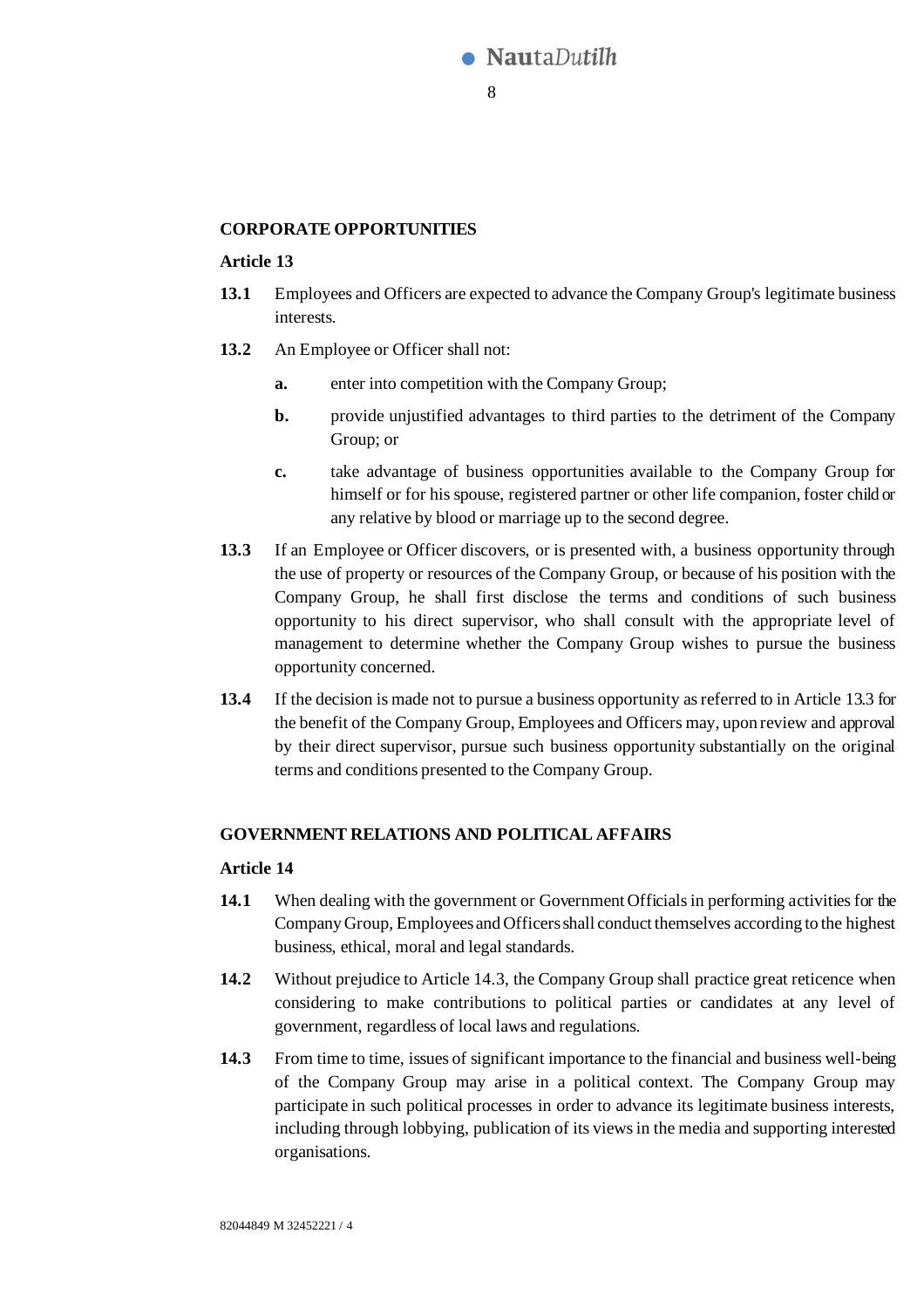

### **INTERNATIONAL BUSINESS PRACTICES**

#### **Article 15**

- **15.1** The Company Group:
	- **a.** shall not expand its business into a new foreign country without discussing it with the appropriate level of management and, if required, the Company's legal department;
	- **b.** shall be particularly sensitive to dealings with countries that are involved in conflicts or subject to international sanctions;
	- **c.** when involved in exports, shall observe all laws, regulations and international trade agreements that govern the shipment of the Company Group's products and services to the importing country and vice versa; and
	- **d.** shall consult with the Company's legal department when appropriate for specific guidelines for conducting international business.
- **15.2** Employees and Officers shall apply the Company Group's business, ethical, moral and legal standards when conducting business in foreign countries, even if culture or common practice might indicate that contradicting or lesser standards of conduct are acceptable.

#### **MEDIA AND OTHER COMMUNICATIONS**

#### **Article 16**

- **16.1** The Company Group will disclose information to the public only through specific channels. Unless an Employee or Officer has received proper authorisation to speak on behalf of the Company Group by the appropriate level of management, an Employee or Officer should decline to comment in response to any media requesting information about matters relating to the Company Group, regardless of whether the request is made off the record, for background, or confidentially.
- **16.2** Employees and Officers are expected to conduct themselves in a manner that reflects positively on the Company Group. When expressing personal views in any media, including television, radio, chat rooms, forums, social media platforms and other electronic media, it should be clear that such statements are personal and do not represent the Company Group's point of view.

#### <span id="page-8-0"></span>**WHISTLEBLOWERS POLICY**

- **17.1** Current and former Employees and Officers may report Alleged Irregularities to the Compliance Officer.
- **17.2** Alleged Irregularities concerning the functioning of: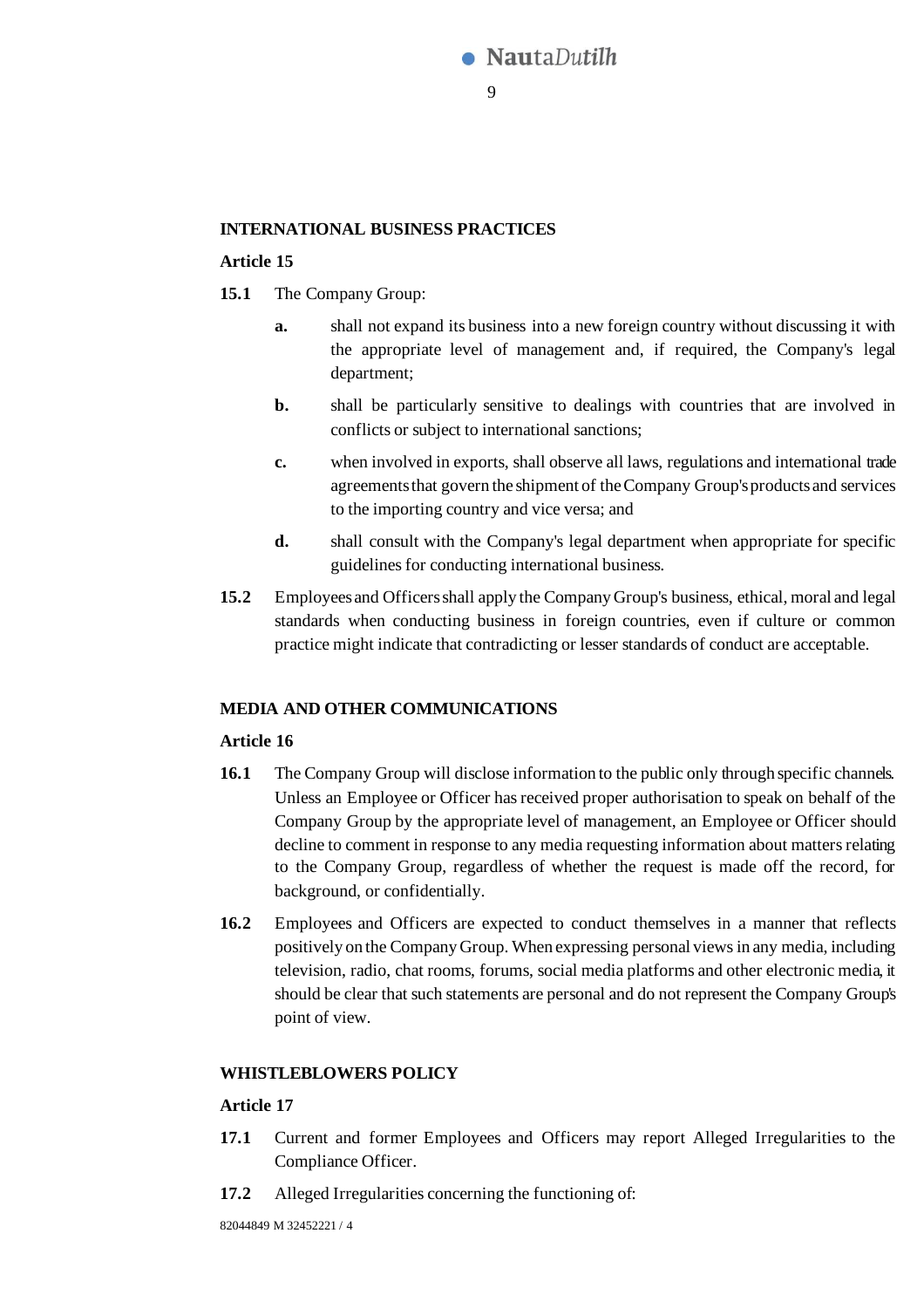

- **a.** the Compliance Officer may be reported to any Director;
- **b.** a Director who is not the Chairman may be reported to the Chairman; and
- **c.** the Chairman may be reported to the CEO.
- **17.3** Alleged Irregularities shall be reported in writing or in person. Anyone reporting an Alleged Irregularity should provide as much relevant and concrete information as possible in order for the Alleged Irregularity to be investigated properly. Each reported Alleged Irregularity shall be treated seriously.
- **17.4** Each Whistleblower has the right, and shall be given the opportunity by the Company Group, to consult with an independent confidential counsellor concerning the Alleged Irregularity reported by such Whistleblower. Such counsellor shall be designated by the Compliance Officer.
- **17.5** To the extent that the Dutch Act on the Whistleblowers' Institute (*Wet Huis voor Klokkenluiders*) is applicable in relation to the Company Group, a Whistleblower may also turn to the Whistleblowers' Institute (*Huis voor klokkenluiders*), subject to and in accordance with the provisions of such Act, in order to report an Alleged Irregularity.
- **17.6** The Company Group shall treat and safeguard as private and confidential the identity of each Whistleblower, as well as any Alleged Irregularity reported by such Whistleblower. Such information shall not be disclosed by the Company Group, unless:
	- **a.** with the consent of the Whistleblower concerned;
	- **b.** this is required under applicable laws or regulations, Stock Exchange requirements and/or by any competent authority; or
	- **c.** it concerns a disclosure to the professional advisors of the Company Group or of the Whistleblower concerned, subject to a duty of confidentiality and only to the extent necessary for any lawful purpose.
- **17.7** The Company Group shall not take disciplinary action or other adverse employment action against a Whistleblower in retaliation for properly reporting Alleged Irregularities in good faith, or for providing truthful information in good faith in connection with any investigation, inquiry, hearing or legal proceedings involving Alleged Irregularities. However, a Whistleblower who knowingly reports Alleged Irregularities in a manner which is not truthful and in good faith, or does so in a reckless or frivolous manner, may be subject to legal and/or disciplinary action, including dismissal.

# **INSIDER TRADING Article 18**

The applicable restrictions and prohibitions on market abuse, including concerning the unlawful use and disclosure of inside information, tipping and market manipulation, are specific and complex. Employees and Officers should refer to the Company's insider trading policy, which contains